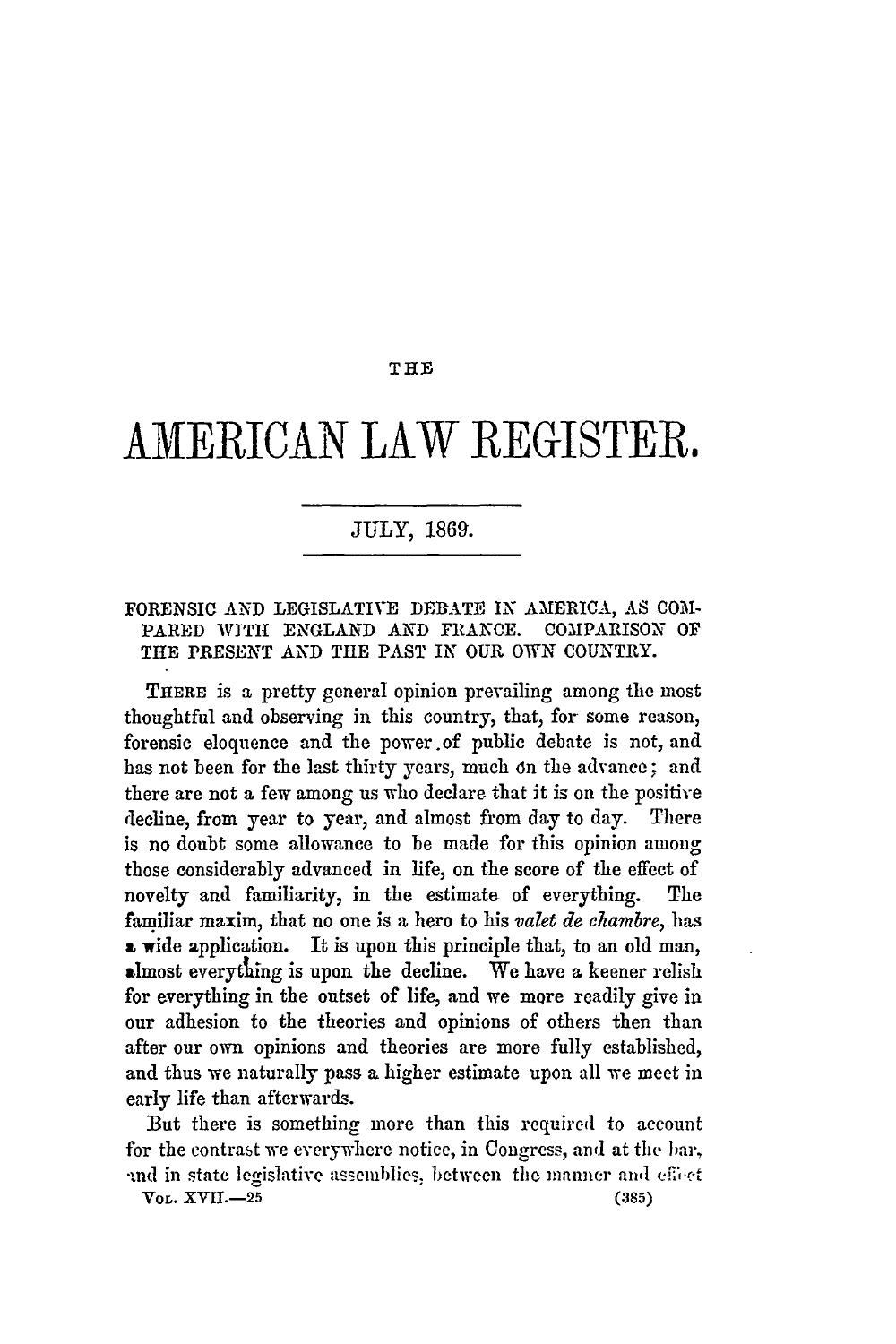of public speaking twenty and thirty years ago, and at the present day. It is more difficult to assign any adequate reason for the wonderful falling off in the effect of public speaking since that time, than it is to establish the fact of the decline, or, at least, the change. But that there has in some way a change come over us in this respect there can be no question. There is not, perhaps, quite so much difference in the quality and character of the published speeches then and now, as in the effect produced by their delivery; but there is a difference in both. There are a good many learned and logical, and some.eloquent, speeches now delivered, at long intervals it may be, both at the bar, and in legislative halls, and daring the political campaigns from year to year. But we hear of no such overwhelming effects produced by these speeches now as formerly. There has been no such debate in Congress, in the last ten or twenty years, as there were many at an earlier day. The debate on the Jay Treaty, the reply of Webster to Hayne, the debates on the Removal of the Deposits, and many others, were of a character never equalled in modern times. But how to account for the contrast is certainly a very embarrassing problem.

We were never exactly of the number of those who believed the race of public speakers, or any other class of gifted men, was positively deteriorating, and would speedily become extinct. There may be exceptional cases, of men of very rare gifts, in forensic eloquence and public debate, which do not recur in short periods. It is scarcely *t6* be expected that we should have another man, very soon, exactly filling the place qf Daniel Webster. He was a man, not only of the rarest and most eminent gifts as a forensic and public speaker, but one almost *sui generis.* No observing and thoughtful man could possibly look at him, in his full strength and prime of life, about the halls of the Senate and House of Representatives, or the bar of the Supreme Court, and not yield an involuntary assent to the general testimony, that he was a wonderful man. And then it was equally apparent to the most careless looker-on at Washington, from 1830 to 1885, and onward for ten years, that Webster really had no rival there, in the effective power of eloquence. The palm of eloquence, both at the bar and in the Senate, was as universally conceded to him, as that of military genius was to Napoleon, or Wellington, or Washington, in their time. No man then thought of calling it in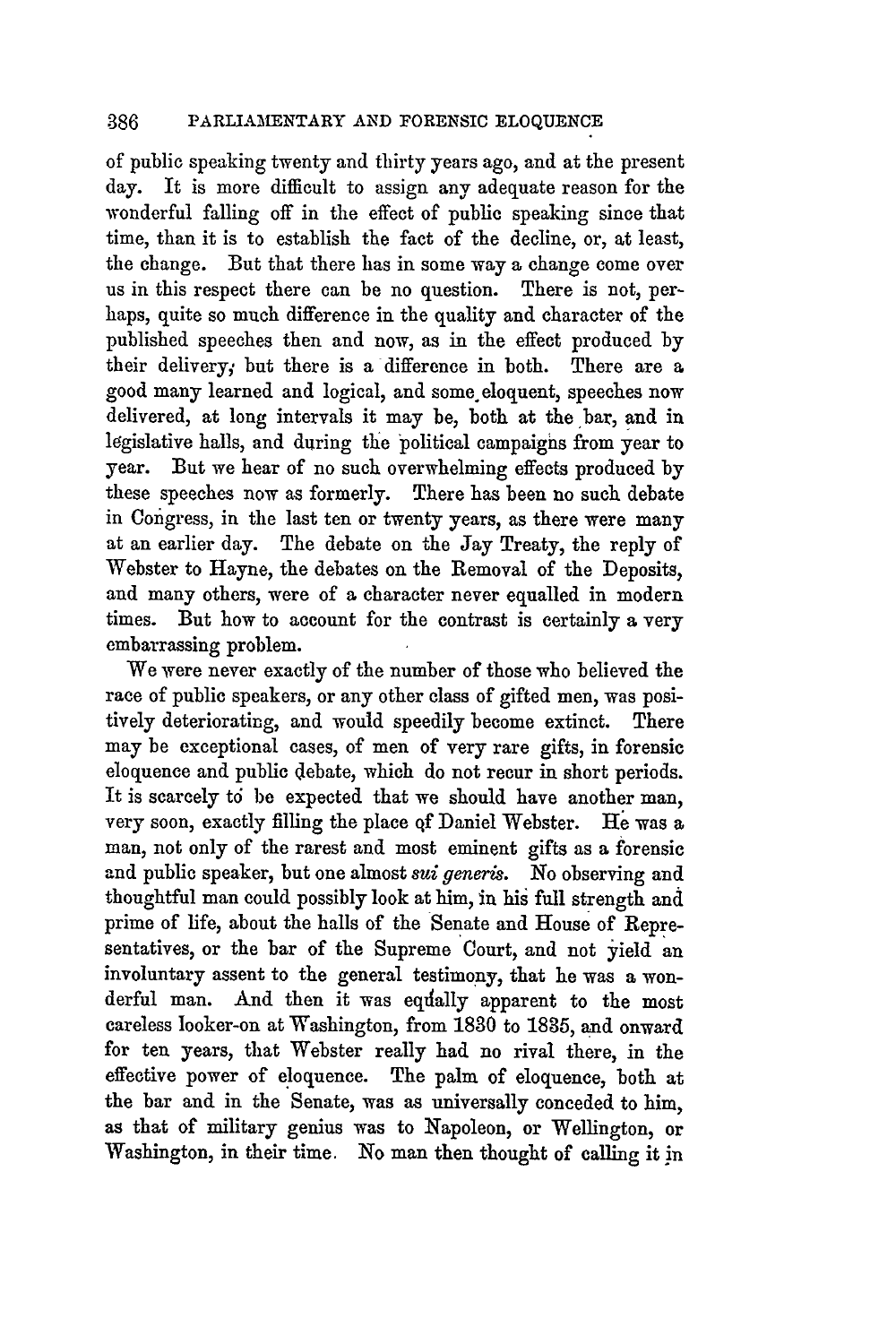question. He was the *facile princeps* of all assemblies where he appeared.

• And the great superiority of Mr. Webster is not in any sense to be accounted for, upon the ground that he was surrounded by a class of inferior men. Nothing could be further from the truth. His associates and his opponents equally, were all men of the highest order of talent, and many of them possessing most uncommon power of wit and eloquence. There were not only Clay and Calhoun, confessedly men of the most surpassing powers of pursuasive eloquence in debate, but there were scores of lesser lights, such as John Tyler, John Forsyth, Felix Grundy, T. H. Benton, Silas Wright, Theodore Frelinghuysen, Samuel L. Southard, and many others in the Senate; and John Quincy Adams, Edward Everett, George Macduffie, Tristram Burgess, James K. Polk, Henry A. Wise, John Randolph for a time, and numerous others, in the House of Representatives, any one of whom might be regarded, in the power of public debate, quite an over-match for any one who could now be selected, either from the Senate or the House of Representatives. And still it is by no means certain that the present generation of public men in our national legislature is not possessed of equal general ability with those who occupied their places in the last generation. But it is certain that, for some cause, the quality of public debate has surprisingly declined, till it has become very tame and inefficient.

There is doubtless something due to the consideration that we are now dealing with much larger pecuniary interests than in that early day, and that for some reason, not very easily defined, these large pecuniary interests are vastly corrupting and sordid, and debasing in the influences which they produce; by which they act and are acted upon. Thirty years ago, it would have been regarded as a contempt upon our National Legislature, punishable by fine and imprisonment, for any one to have hinted that pecuniary considerations of any character could have had, either directly or indirectly, the remotest influence in carrying any measure through Congress—and the same was then true in regard to our. state legislatures; and the same is still true of the British House of Commons. But now the case is certainly very essentially changed in this country. We not only have these damaging insinuations uttered in regard to the most effective measures of currency and commerce, of the tariff and internal revenue, but it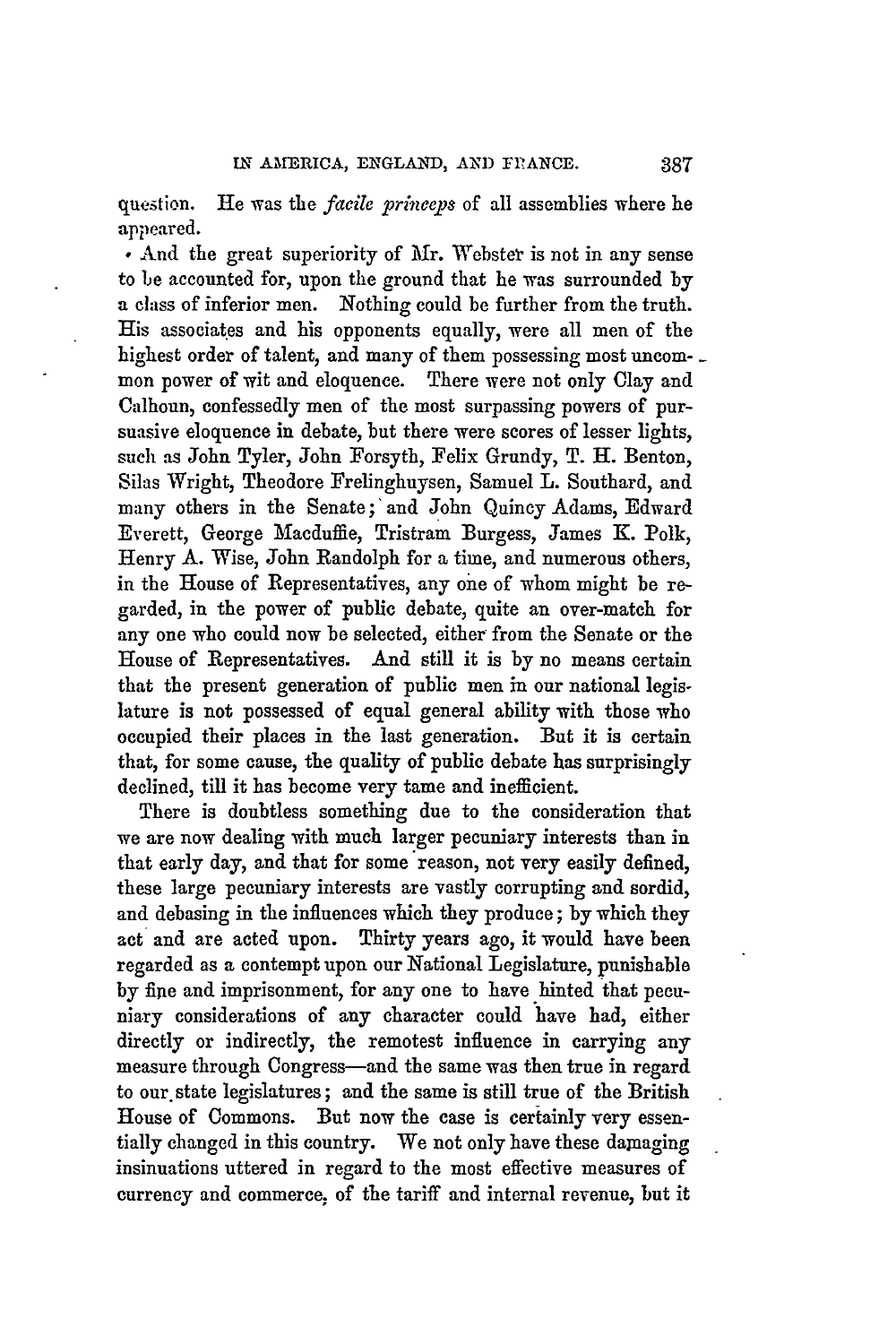seems to be regarded as no discredit to any one that it should be generally conceded that no general and public measure of great pecuniary consequence, and especially no private enterprise of anv character, can be there trusted to its fate on the high ground of merit and innate desert, without being absolutely certain to find an early grave and few mourners. It has come to be so well and so universally understood everywhere, both in state legislatures and in Congress, that no railway bill, no land grant, or public guaranty for a loan of credit to any public enterprise, can be obtained Without the expenditure of fabulous sums of money, in direct pecuniary bribes, for the influence of members of the legislature, that any one who should attempt any such thing in the old-fashioned, honest, direct, natural, and straightforward mode, would be regarded as conducting with about the same degree of absurd simplicity as if he should ask the professional assistance of the bar as a gratuity! The thing is never attempted and never thought of by any one who comprehends the agencies by which all such public patronage is secured, and the obstacles which must be bought up, as it is called, before any progress can be made.

It will be obvious, then, at a glance, that the scope for the influence of public debate must be very essentially narrowed **by** such agencies. The man who feels that his supporters are all paid for their services, in advance, will scarcely prepare himself with the same watchful care to present the arguments in its behalf, which are only expected to influence the outside world, as if he expected his cause were to be determined upon the weight of argument, in the first instance, and that the issue of his undertaking depended mainly upon the form and manner in which it was presented to the body having the power to pass upon it. We hardly know whether it is this cause mainly, or others combining, which has led to one great and distinctive contrast, more marked than all others, between the debates in legislative assemblies in this country and in England. There is doubtless another consideration whose tendency is in the same direction, but that is the same in England as here. We refer to the practice of making all leading measures, especially those of a public character, entirely partisan, and requiring every member of the party to follow their leaders at the peril of absolute ostracism. This, of itself, converts the debates from an address to the members of the House, into an appeal to the public at large. This would naturally lead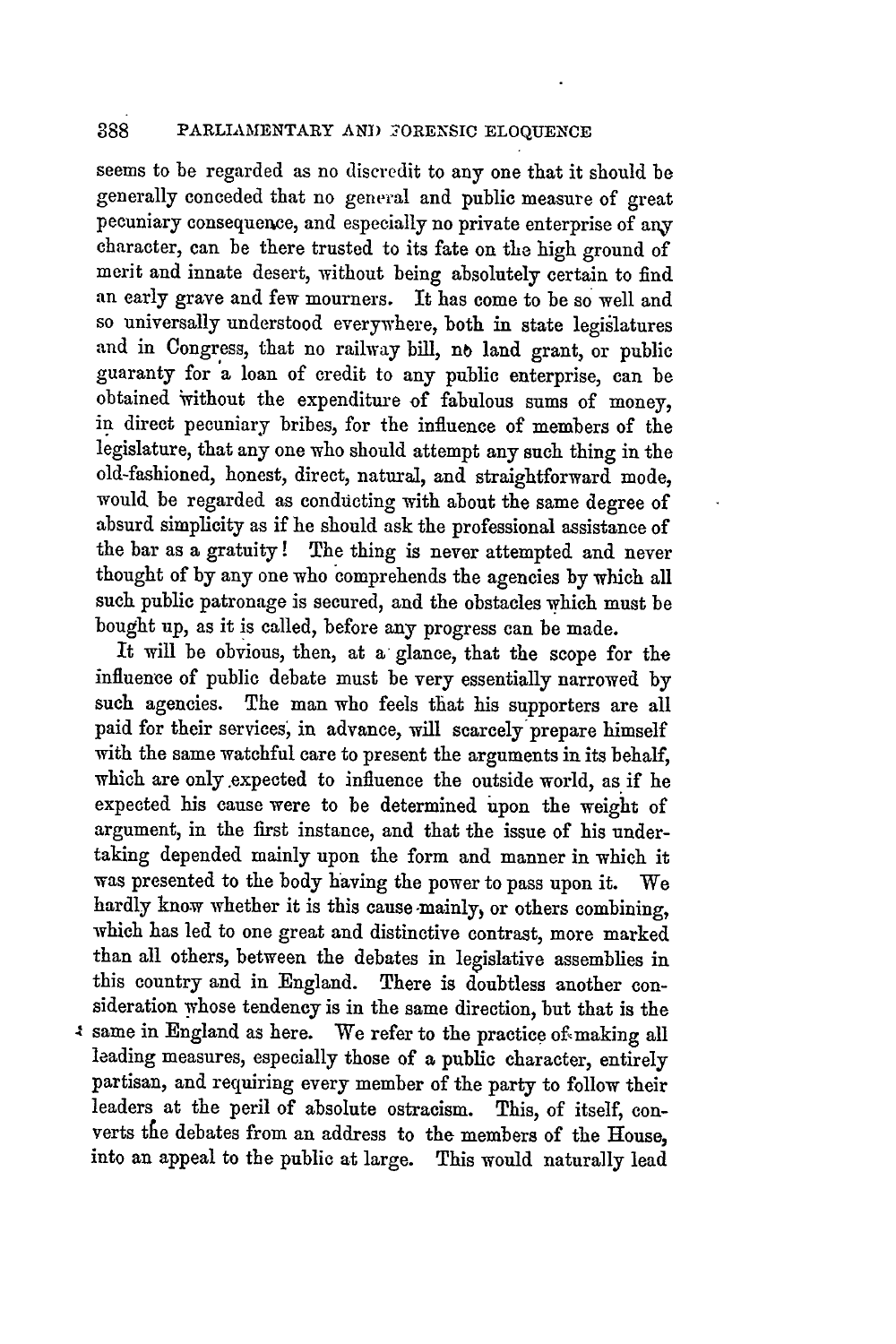towards the same distinction we everywhere observe between the character of the debates in Congress thirty years ago and the present time, and which does not seem to have obtained much foothold in England.

Bat we refer especially, as a contrast with the British Parliament, to the almost universal practice in the American Congress of reading, *verbatim et literatim,* written and sometimes printed speeches. The practice of reading written essays of interminable length and invincible stupidity has come to such a pass **ii** Congress, that for some years it has been customary to hold evening sessions, exclusively devoted to reading speeches. Nobody attends these sessions except the readers and their hired attendants! mere essays, so to speak, as void of the spirit and fire of eloquence, as a philosophical thesis. No such thing as a written speech would be, for a moment, tolerated in the British House of Commons, nor indeed in the House of Lords. A debate in either of those assemblies is still a veritable debate. The House of Commons not only would not allow any member to read a written speech, but they will not allow any member, after his maiden speech certainly, to deviate in the slightest degree from the very point of the question before the House. This latter requirement would make short work with most of the elaborate essays which are painfully read, but never listened to, in Congress. Ninetenths of them have not the slightest bearing upon the particular question before the House. And this practice is not peculiar to discussions, when the House are in committee. It is the same in all debates. Every prepared and studied speech is written out and read. There can be no reasonable objection to any amount **of** study and previous preparation, when one is called to discuss important questions of great public moment before legislative assemblies or the judicial tribunals of the country. We should regard it as a great misfortune to have, on such occasions, any but the most thoroughly studied arguments or speeches. And there are many occasions of a literary or scientific character, as on the inauguration of a school, or the institution of a professor, andnumerous others where general usage demands, or expects, a formally written address, and where nothing else would be acceptable or appropriate.

But that all our public questions should be discussed **by** essays prepared under the weary watchings of the midnight lamp,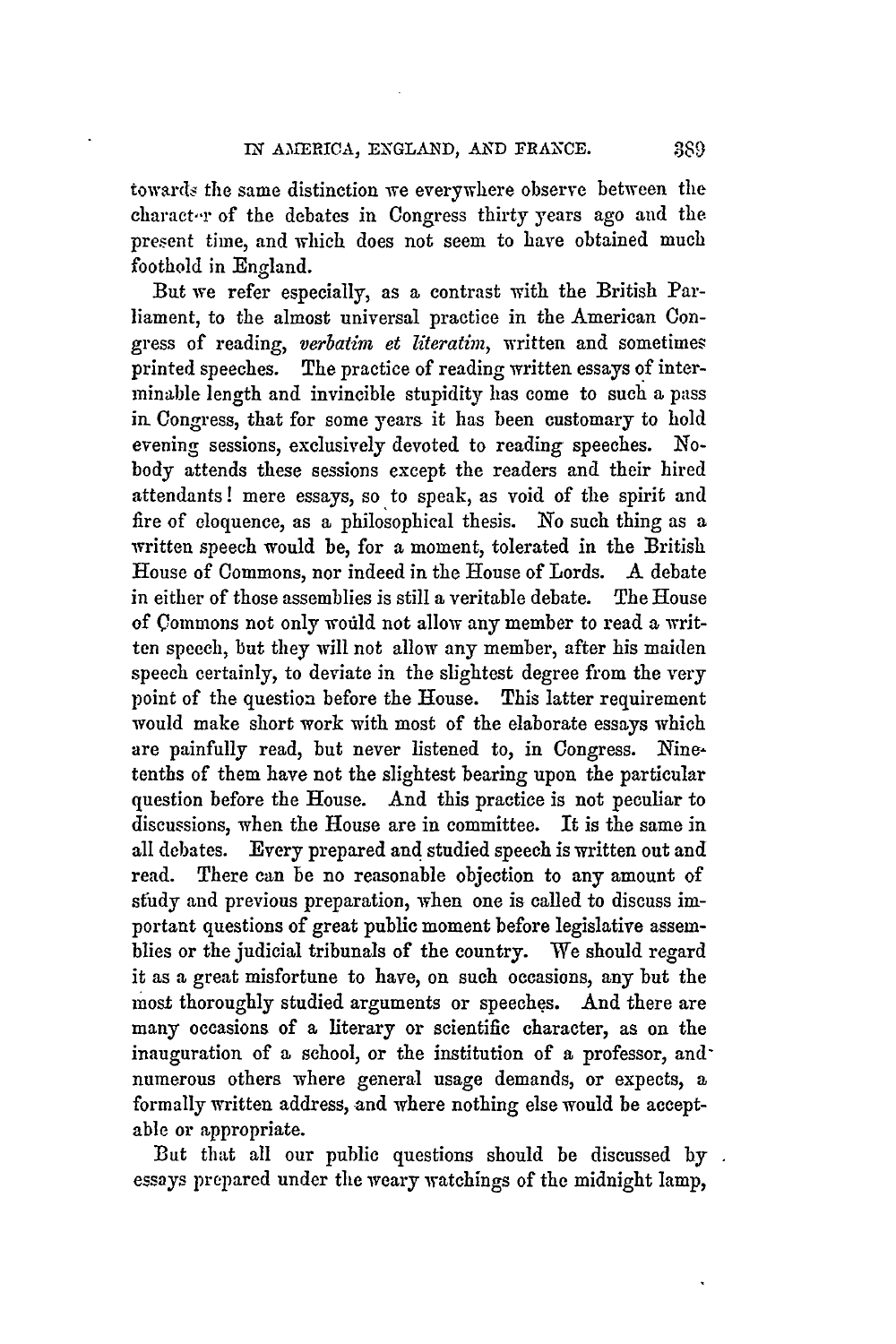is certainly not calculated to improve the quality, so much as-the amount of our public speaking. It may be true, that a large proportion of our members of both houses of Congress come into office, without any such previous training as will enable them to discuss public questions without writing. But that was always so, and probably always will be. And nothing is lost, by allowing such members to listen and vote in silence. There would, no doubt, be fewer persons to discuss these public questions. But they would be none the less ably discussed or less thoroughly understood on that account. And the most inexperienced debater, if he remain long enough in Congress, will very soon be able to make himself understood without writing, if he really have anything worth communicating. And if it is done in ever so bungling and stammering a way, it will be the more listened to, if it be really valuable and worth hearing. A written speech necessarily becomes prolix and vapid. There is nothing which will compel a public speaker to condense, and to come directly to the point, like the consciousness that he depends upon his present effort of mind to put the matter in shape, and upon the interest of those whom he addresses for an auditory! If he fail to create an immediate and constant interest, he falls never to rise again.

In the British Parliament you will hear somewhat distinguished public debaters pushed to the last extremity often to find words **to;** give utterance to their feelings and opinions, and this will sometimes extend over a considerable period of time, ten or twenty and even thirty minutes. There are not, at the present time, above half a dozen fluent speakers in the House of Commons-scarcely one so fluent as were some American debaters of the last generation. Mr. **GLADSTONE** is almost the only one we had the pleasure of listening to who seemed entirely self-possessed and at the same time entirely fluent, never hesitating for a word or an utterance. Mr. **JOHN** BRIGHT is entirely self-possessed and sufficiently fluent, but he labors, at times certainly, under great difficulty of utterance. He is said to be afflicted latterly by a most embarrassing bronchial irritation or infirmity of some kind. But Mr. Bright is always interesting, both in his manner and his matter. He is apparently more entirely earnest and sincere than almost any public man you will meet, either in England or America. You are never at a loss to understand where his opinions range, and when he rises to speak he commands uni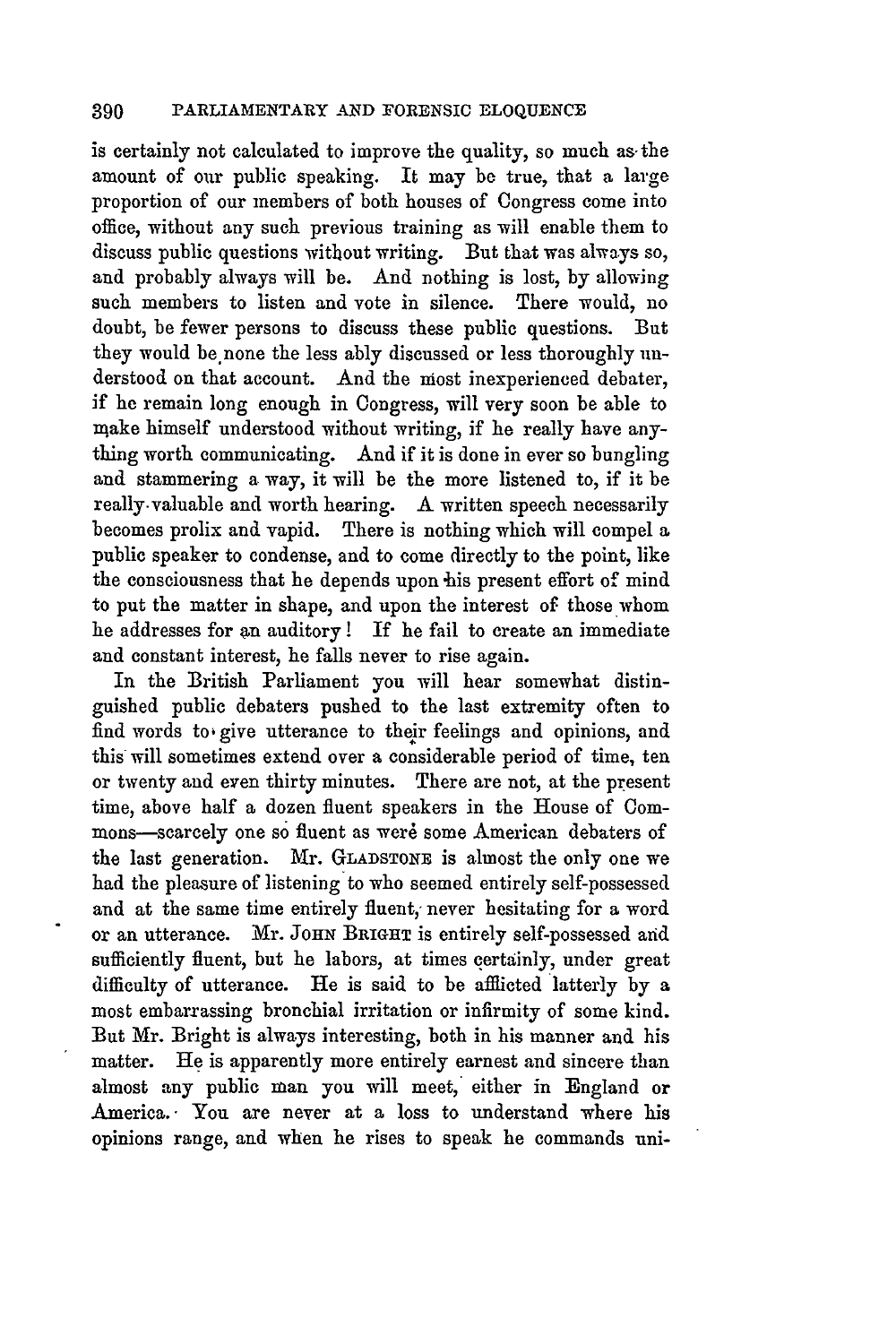versal attention, both from liberals and conservatives. He has no crotchets and no trammels. His views are peculiar, and in some respects extremely radical. He has no veneration for traditions of any kind, either in church or state. He sincerely believes that cold logic and the iceberg of reason, unillumined and unwarmed by any ray of life or heat, are entirely adequate to solve all the perplexing problems of civil and ecclesiastical polity. And every word he utters is replete with good sense and good feeling, and commands the deepest, most earnest attention of all who come within the range of his voice. But just think of John Bright sitting down to compose a speech for the House of Commons, and then standing up for two hours to deliver it! He could not read five minutes before he would be coughed down, and if he could be patiently listened to by men laboring under the same infirmity of having to read their speeches, he could not possibly command any influence in the House, since all the power of **a** controlling mind in debate arises from turning the exigencies of the passing moment to account.

When the first great debate in the House of Commons on the Reform Bill was opened, in the early spring of 1867, we heard DISRAELI, GLADSTONE, BRIGHT, ROBERT LOWE, LAING, **WALPOLE,** and some ten or twenty others discuss the subject more or less in detail, and all within the space of three or four hours. If those men had attempted to do the same thing on paper, it must have required three or four days or even weeks instead of as many hours; and instead of the auditory remaining quiet and attentive listeners throughout **the** debate, nobody could be found stolid enough to sit through such a hearing. There are two leading speakers in the House of Commons, DISRAELI and **LowE,** whose speeches have much the appearance of having been, to some extent, and in considerable portions, pre-composed and learned **by** rote. And in regard to Mr. Lowe especially, there could be no question such is the fact to a considerable extent. **But** Mr. Lowe is not an effective speaker, merely as such. His great forte consists in the elaborate character and thoroughness of his exposition of all subjects he undertakes to discuss. Mr. Disraeli is a wonderful man in almost every point of view in which he is considered. He is a man of great sensibility to the opinions and feelings of others, and who reflects them with great accuracy; of great research and study, both of men and things;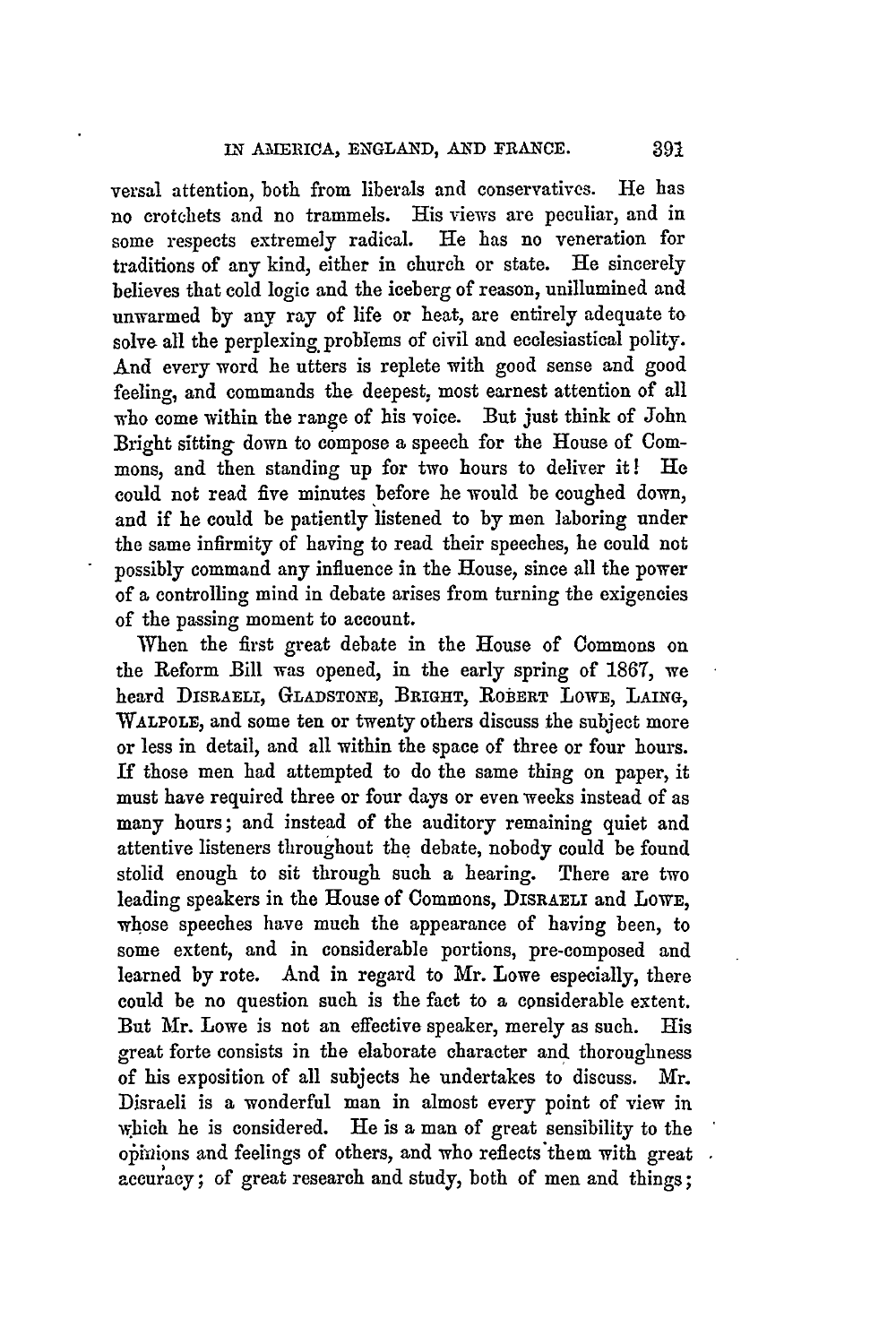of most amazing memory and power of illustration; and above all, he seems, in a very studied and artificial manner, to adapt his discourse to the demands of the occasion with most amazing wisdom and tact. So that, without being an eloquent man or a ready debater, he is really one of the most persuasive speakers of the age.

It is perhaps due to the occasion to say that Mr. Gladstone is, at the present time, the most observed, the best abused, and the most able and skilled debater in the House of Commons. And he pushes straight on towards his point and main purpose with such directness of aim, and such energy, that one almost forgets the freedom and elegance of his manner, and the power of his eloquence, in watching the polished smoothness and beauty of his logical sequences. There are no jars, no breaks, and no pauses in his onward rush. And if he is not always in the right, he is sure to be most exquisitely captivating in all that he says; and there is such power and force in his logical deductions, that one is scarcely safe in listening to him, unless we adopt the .theory of his absolute infallibility, which it is not quite safe to affirm of any one in these degenerate days, or unless one come to cavil, and then he is in great danger, of conversion.

If our readers will pardon the digression we would be glad to bear testimony here, to our own great admiration of Mr. Gladstone's genius, eloquence, and purity of purpose. It is certain that his history has developed the most surprising, and sometimes the most sudden and inexplicable, changes **of** opinion. This, in the case of a public, man, and esppcially a great political leader, naturally leads to severe and often unjust criticisms. The theory of parties in free governments is that their dogmas are infallible, and consequently can never change. If, therefore, we find a man so far reversing all his early opinions, and especially upon religious subjects, as to find himself, as Mr. Gladstone has, passing from the association with the extreme high, church into the cordial embrace of the extreme low church, and even the no church party in the realm, the conclusion is not unnatural that he must have acted largely upon the principle of expediency. But when it is considered that the times have changed far more than the man, and that the same opinions or the same remedies, which are now indispensable to maintain the quiet and good order of the kingdom, would have produced a convulsion thirty years ago, from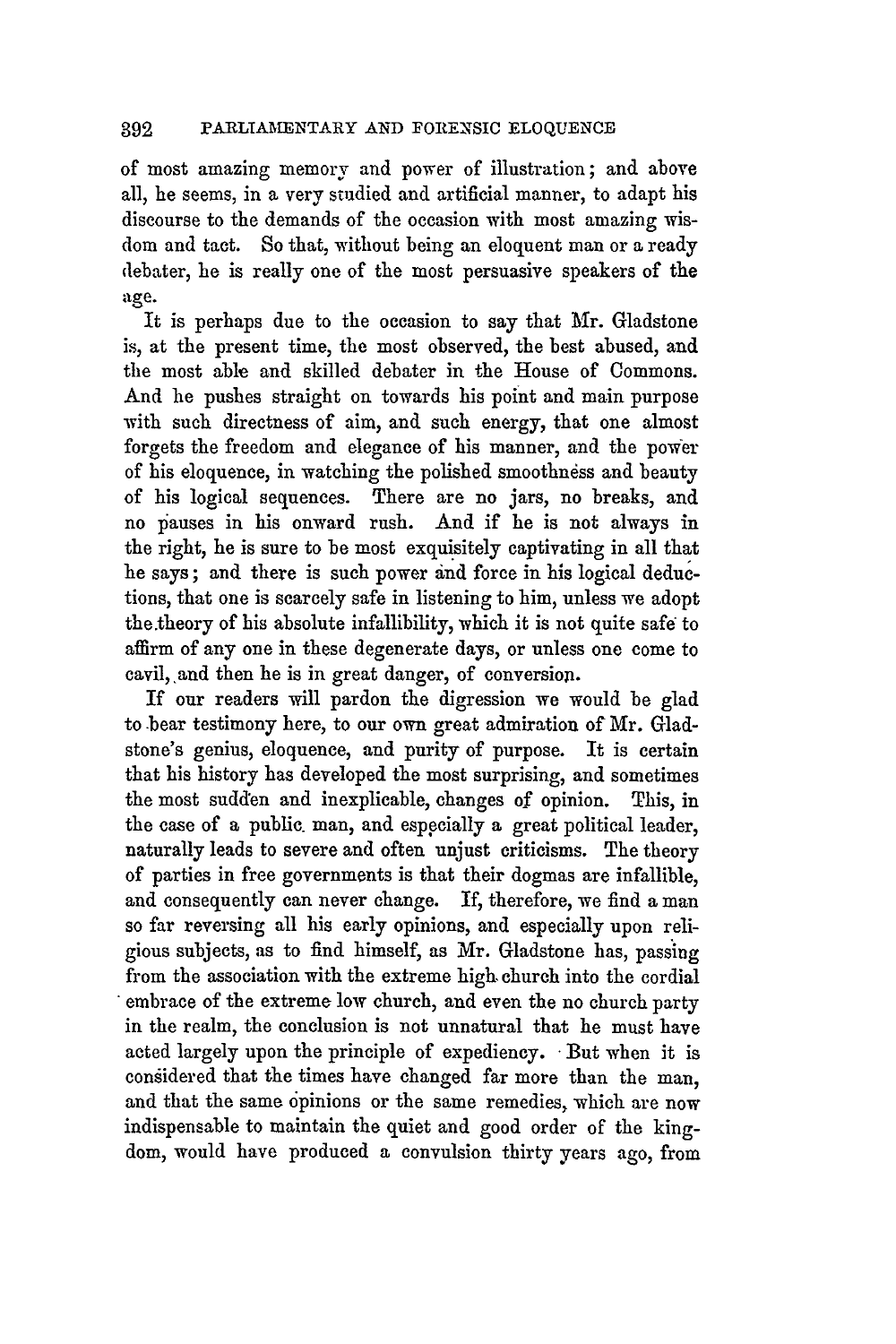one border of the land to the other, we need not feel surprise at the apparently new attitude in regard to the church **ia** which Mr. Gladstone finds himself. If there is any fatal fallacy in Mr. Gladstone's character, and one which has led him more astray than all others, it is the dogged determination to follow out all his theories and speculations to their logical consequences, wheresoever that may lead him. That is indeed a beautiful theory of character, and one that savors largely of nerve and consistency, and honest purpose; but there is no plan or purpose of life more fallacious. Every man is bound to test the correctness of his theories by their practical working, and to know and admit, that when this latter test fails, there must be some innate, although invisible, defect in his logic. If Mr. Gladstone has failed at all it has been in this respect, in following too implicitly the logical consequences of his speculative theories.

We are not sufficiently familiar with the debates in the *Corps Legislatif* in France to be able to speak with much confidence of the mode of preparation. We believe it is more elaborate than in the British House of Commons. But we did not learn that anything at all approaching the slipshod and slovenly, mode practised in our Congress ever obtained there. If speeches are sometimes precomposed for debates there, the offence of reading them is never attempted. There is far more action in French public speaking, both at the bar and in the *Corps Legislatif,* than' in England or here, and public speaking becomes effective there as much on **ac**count of the manner as the matter.

In preparing cases for argument, in the French courts of justice, the practice is far more like the American, than in the English courts. And from considerable opportunity to watch the progress of trials both in the French and English courts, we have felt compelled to give in our adhesion to the latter. The trial of civil causes in the French courts conforms very-nearly to that of the -Roman civil law, and is somewhat analogous to that which is pointed out in the New York code of civil pleading and practice, and which has been largely adopted in a considerable number of. the other states, with more or less modification. It consists of a general declaration, bill or plaint, setting forth briefly the cause of action. Then comes the answer, which consists mainly of denial, but sometimes introduces new matter of defence, as tender, . payment, set-off, the Statute of Limitations or lapse of time, arbi-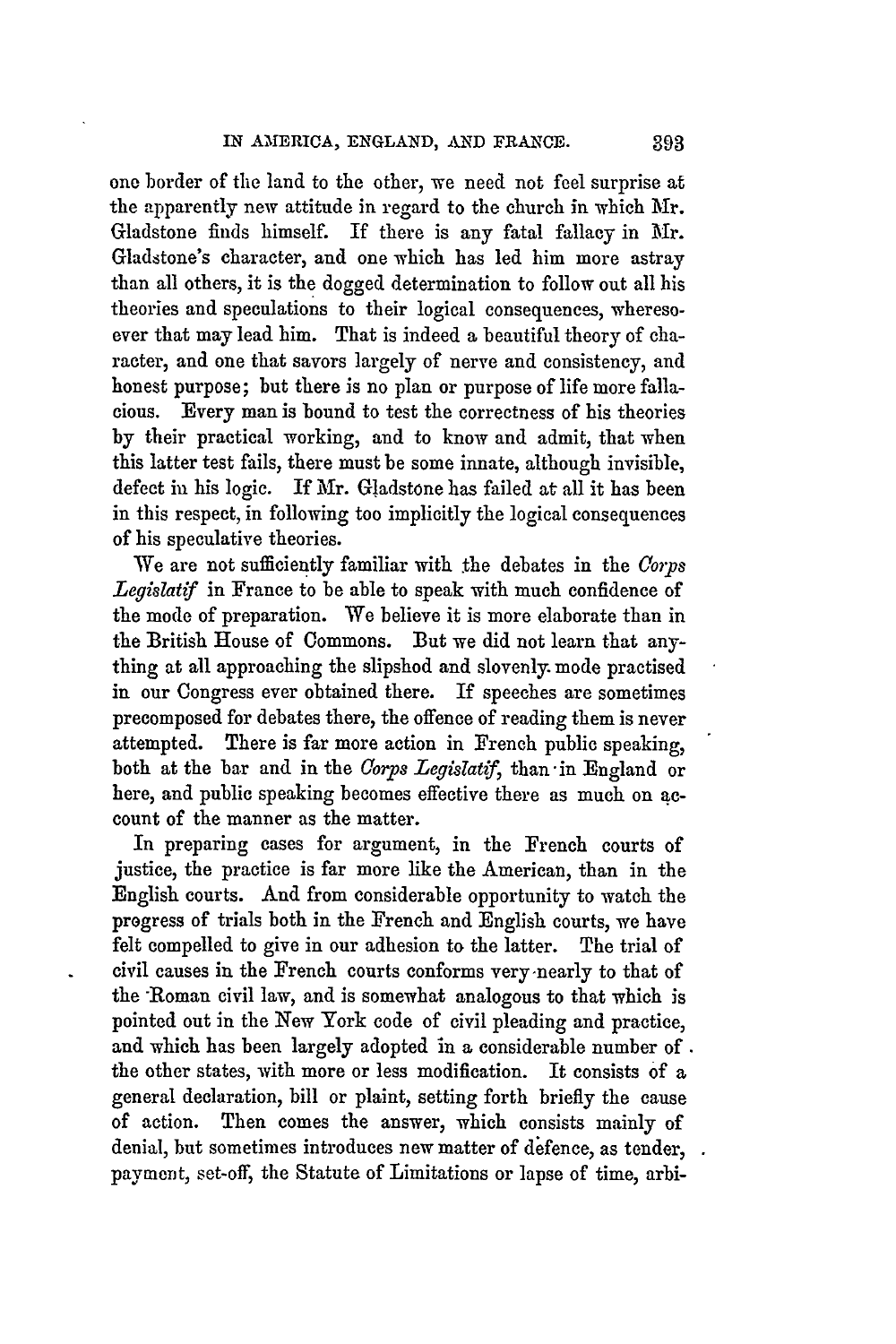#### 394 PARLIAMENTARY **AND** FORENSIC **ELOQUENCE**

tration and award, former recovery, &c., **&c.** The testimony is then taken, presumptively, before the court, but in practice, before a prothonotary or commissioner, and often, as in our chancery proceedings, is very voluminous and somewhat difficult to digest, in such a manner as to be readily understood.

The practice is in the French courts for the counsel to prepare and print, if they choose, which is commonly the case, what is there called a *Mémoire*, a memorial, or brief, rehearsing the important testimony on either side, with the arguments and legal precedents to which it is desired to refer the court. This sometimes extends to fifty or a hundred or more large quarto pages, and is thus, in itself, a laborious study. And after all it is not the case, but only **a** partial and one-sided statement of it. There is no doubt room for the exercise **of** great skill and ingenuity in getting up such a brief. And in many cases it may become of very essential aid to the court where it desires to obtain a thorough understanding of the cause. But even in that case, the only reliable course is for the court to examine the original papers and carefully read them. In any other course the **judge** is not only exposed, but almost sure, to be misled **by** the partial or imperfect statements on either side. The result generally is, that the court never attempt thoroughly **to.** master the cause. The reading of the testimony is often wholly omitted, and the court depend upon the statements of the counsel, and even that is often omitted to be read at length, the counsel con tenting himself **'by** referring the court to the statements upon his brief. And every one who has had much experience in these matters knows how very irksome it is to the court, after an argument is closed, and the papers bundled up and laid aside, to recur to it again. There is then a direct temptation, in the mind of the court, to study to have the cause **turn** upon some issue, not of the essential merits of the cause, but which may be raised upon the concessions of counsel, or upon the admitted and well-known facts in the case, without the necessity of examining the testimony in detail. We have known complicated and voluminous cases **in** the American courts to share this fate, and we have been credibly informed, from the most reliable sources, that the same thing often does occur in the French courts.

Indeed it is fair to say we have known it to occur there. During an important trial in the Court of First Instance of the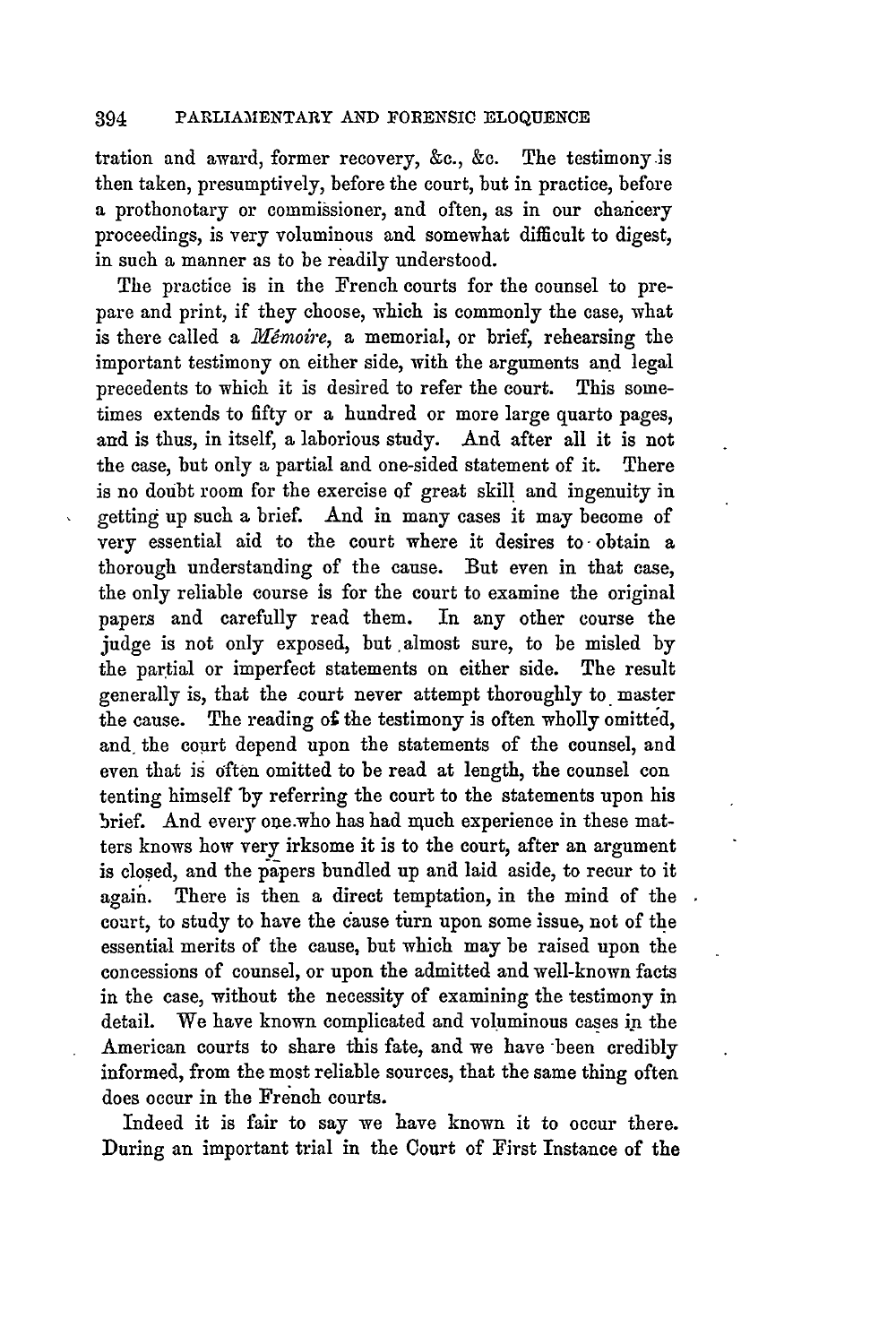city of Paris, a court of the most extended civil jurisdiction, although not final, there being an appeal to two higher tribunals in succession, the Imperial Court, and the High Court of Cassation, which is the final arbiter in all matters, whether civil or criminal, we noticed the judges sitting in quiet indifference, hour after hour, while the counsel on either side read most elaborate and inconclusive essays both upon the law and the fact. And it was evident to the slightest observation that the court were really obtaining or tending towards, no definite opinion of the merits of the cause. The argument was indeed closed by a very pertinent, and, as usual with that distinguished advocate, M. Berryer (it was one of his last great efforts at the bar), a most eloquent appeal on behalf of the plaintiff, which the court felt predisposed to reject an the ground of its political bearing. For the administration of justice in -France is essentially political, by which we mean that **it** is virtually, and indeed formally, a department of the imperial cabinet, the Minister of Justice being constantly present by him self or deputy in the trial of all civil actions. And the cause just referred to being an action on behalf of the United States Government against a citizen of France, somewhat prominent in civil position, and a member of the *Corps Legislatif*, for the recovery of property of a public .character, deposited in his hands- by the late so-called Confederate States for purposes hostile to us during the late rebellion, naturally called into exercise the feelings engendered in France during the civil war in America; and as naturally roused the eloquent M. Berryer to a most graphic exposition of his cause, and the injustice attempted to be inflicted upon the United States by fitting out ships of war in France to prey upon our commerce.

The effect of this eloquent exposé of the wrongs attempted upon the old established national government, by the defendants in the action, in building privateers or piratical craft, to burn and destroy our mercantile marine, although a very natural thing for M. Berryer to do, and a very pleasant thing for a patriotic American to listen to, did not prove equally advantageous, in procuring the favorable ear of the court on our behalf. For, the moment **M.** Berryer had closed his pungent and rather damaging harangue, so far as the defendants' general conduct was concerned, the Minister of Justice gave notice to the court, that at their next session he should feel it his duty to submit some considerations bearing upon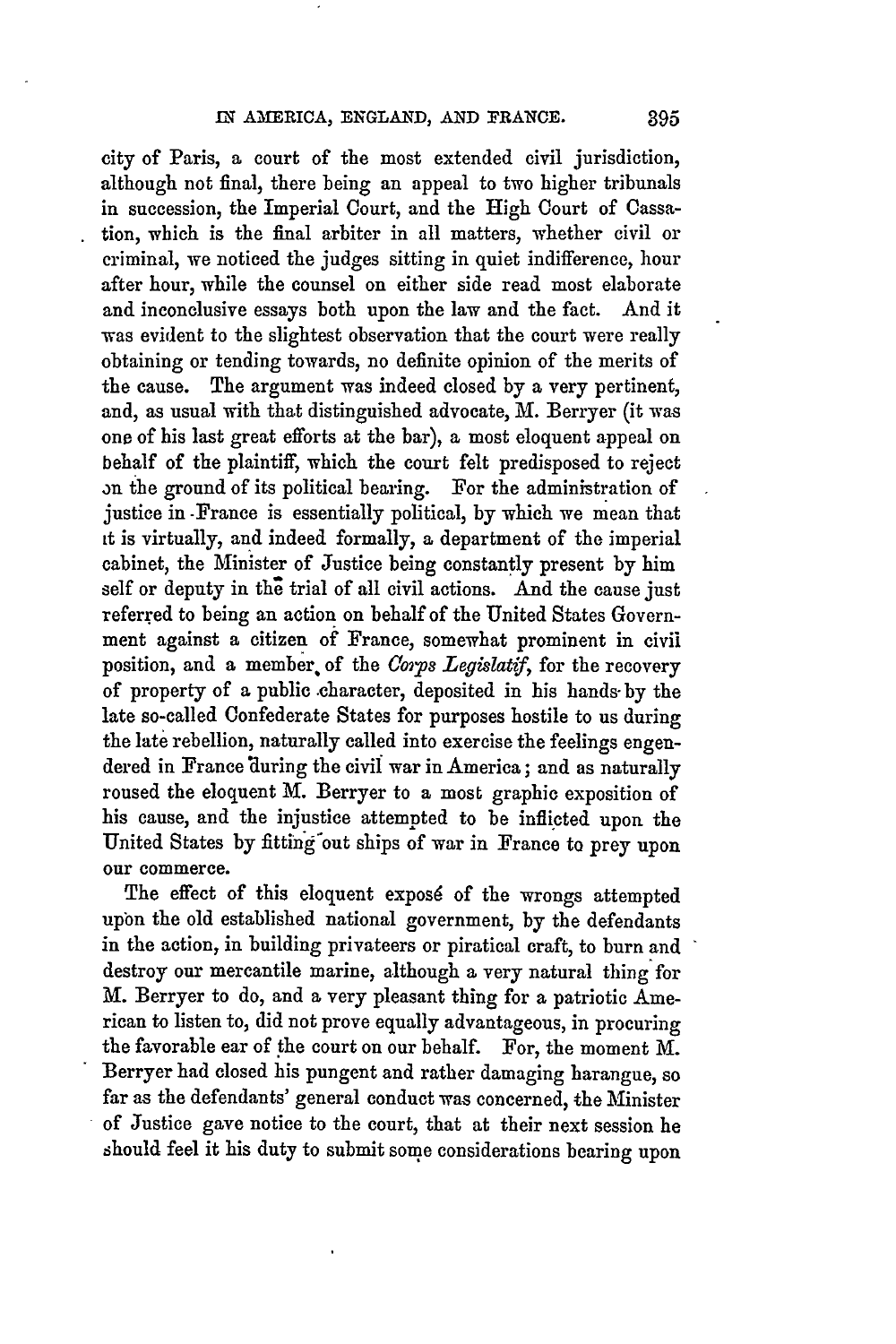the decision of the cause, which proved to be of a very destructive character, in regard to the interests of the United States, and the court naturally followed the lead of the Minister of Justice.

But we have occupied so much space that we shall feel compelled to be more brief in regard- to the English mode of preparation and argument of causes, than we had purposed at the beginning of this article. There is one thing, especially, surprising to all American lawyers, that while with us the judges invite, and by their rules require, written or printed briefs of the points of the argument, no such thing is expected, or even tolerated, in any of the English courts. The counsel may make any extent of written or printed memorandum of his argument or authorities, which he finds convenient or desirable for his own use, but on no account will he venture to 6ffer the same to the judge, and the judge never invites the surrender of any such brief. And in practice no such briefs are made as among us. There seems to be a very decided opinion, both at the bar and among the judges there, that such a thing would be in bad taste, if not positively offensive. The English judges have paper-books in which they enter memoranda of points, &c., during the argument. There is, in some of the States, a practice among the bar of handing the judges their briefs, throughout the docket, at the opening of the term, which always had to us rather the appearance of an efort to secure the ear of the court at the earliest moment. But as the opportunity is equally open to all sides, there does not appear to be any impropriety in that practice even. We question whether it gives much advantage any way. But it contrasts strikingly with the English practice...

But we desire to contrast the English practice with our own in another particular. It seems to be supposed with us, that unless the case is one that may fairly be regarded as frivolous, the. court will hold it under advisement, and deliver a formal and prepared judgment. But in the English courts the rule is precisely opposite. It is understood there, that if the case can be decided at the hearing, with the concurrence of all the judges, it will be. More than three-fourths of the causes in the Superior Courts, and many in the courts of appeal, are so decided there. Under such a practice, extended briefs and memoranda of authorities are of very small account to any one. It is our practice of reserving judgment, and revising our first impressions,